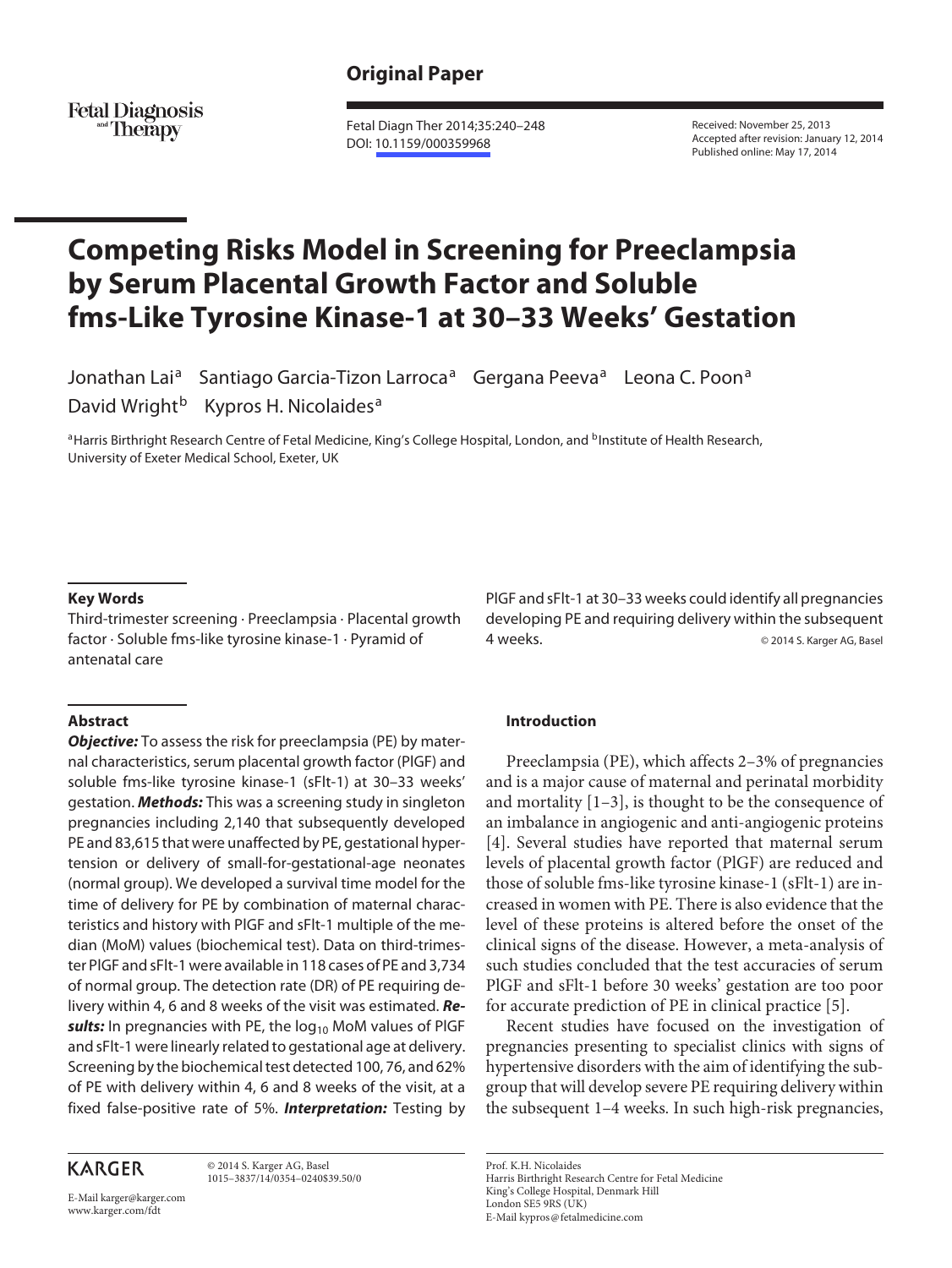measurement of serum PlGF or the sFlt-1 to PlGF ratio are highly accurate in identifying the target group [6–11].

 The objective of this screening study is to investigate the potential value of maternal serum concentrations of PlGF, sFlt-1 and their combination as part of routine clinical care at 30–33 weeks' gestation in the prediction of subsequent development of PE.

#### **Methods**

#### *Study Population*

 The data for this study were derived from prospective screening for adverse obstetric outcomes in women with singleton pregnancies attending for their routine first- and third-trimester hospital visit at King's College Hospital London and Medway Maritime Hospital Kent between March 2006 and June 2013. The first-trimester visit, at  $11^{+0}$ – $13^{+6}$  weeks' gestation, included recording of maternal characteristics and medical history, measurement of maternal weight and height and ultrasound examination for fetal anatomy, screening for aneuploidies and measurement of fetal crown-rump length for assessment of gestational age [12]. The third-trimester visit, at  $30^{+0}$ -33<sup>+6</sup> weeks' gestation, included ultrasound examination for assessment of fetal growth and wellbeing. Maternal blood was collected for research and serum PlGF and sFlt-1 were measured within 15 min of blood sampling (Cobas e411, Roche Diagnostics, Penzberg, Germany). Written informed consent was obtained from the women agreeing to participate in the study, which was approved by the NHS National Research Ethics Service.

 Patients were asked to complete a questionnaire on maternal age, racial origin (Caucasian, Afro-Caribbean, South Asian, East Asian and mixed), method of conception (spontaneous or assisted conception requiring the use of ovulation drugs or in vitro fertilisation, IVF), cigarette smoking during pregnancy (yes or no), history of chronic hypertension (yes or no), history of type 1 or 2 diabetes mellitus (yes or no), history of systemic lupus erythematosus (SLE) or antiphospholipid syndrome (APS; yes or no), family history of PE in the mother of the patient (yes or no) and obstetric history including parity (parous or nulliparous if no previous pregnancies at or after 24 weeks), previous pregnancy with PE (yes or no), previous pregnancy with small-for-gestational-age (SGA) babies (yes or no) and inter-pregnancy interval. The questionnaire was then reviewed by a doctor together with the patient. The maternal weight and height were recorded.

#### *Sample Analyses*

 Serum PlGF and sFlt-1 were measured in parallel, using an automated electrochemiluminescence immunoassay system (Cobas e411, Roche Diagnostics, Penzberg, Germany). The inter-assay coefficients of variation for the low and high concentrations were 5.4 and 3.0% for PlGF, and 3.0 and 3.2% for sFlt-1, respectively. The cobas e411 analyzer PlGF and sFlt-1 assay covers a measurement range from 3 to 10,000 pg/ml and from 10 to 85,000 pg/ml, respectively.

#### *Outcome Measures*

 Data on pregnancy outcome were collected from the hospital maternity records or the general medical practitioners of the women. The obstetric records of all women with pre-existing or pregnancy-associated hypertension were examined to determine if the condition was chronic hypertension, PE or non-proteinuric gestational hypertension (GH).

 The definition of PE was that of the International Society for the Study of Hypertension in Pregnancy [13]. The definition of SGA was birthweight below the 5th percentile of reference range derived from our population [14].

#### *Statistical Analysis*

 Comparisons of maternal characteristics between outcome groups were by  $\chi^2$  or Fisher's exact test for categorical variables and by Student's t test or Mann-Whitney U test for continuous variables.

Measurements of serum PlGF and sFlt-1 were  $log_{10}$  transformed to produce distributions of residuals approximately Gaussian in shape. Backward stepwise multiple regression analysis was used to determine which of the factors amongst the maternal characteristics and gestation were significant predictors of the  $log_{10}$ PlGF and  $log_{10}$  sFlt-1, adjusting for the adverse pregnancy outcomes as specified (PE, GH and SGA). Variables were excluded from the model if the p value was >0.05 or if their effect size was less than one tenth of the  $log_{10}$  multiple of the median (MoM) standard deviation. Maternal age was centred by subtracting 30 years, maternal weight was centred by subtracting 69 kg and maternal height was centred by subtracting 164 cm. The distribution of PlGF and sFlt-1 was then expressed as MoM in all cases, correcting for the significant predictors as defined in the multiple regression.

 A competing risk model was used to combine the prior information from maternal characteristics with PlGF and sFlt-1 MoM values [15–18]. The distribution of gestational age at delivery with PE was defined by two components: firstly, the prior distribution based on maternal characteristics [17] and secondly, the distribution of PlGF and sFlt-1 MoM values with gestational age in pregnancies affected by PE. In the cases of PE, regression analysis was used to determine the relationship between log<sub>10</sub> MoM values with gestational age at delivery.

 The model for calculation of the a priori risk, based on maternal characteristics and history, was derived from the study of 2,140 cases of PE and 83,615 unaffected pregnancies and was reported previously [17]. Certain variables, including advancing maternal age over 35 years, increasing weight, Afro-Caribbean and South Asian racial origin, personal or family history of PE, conception by IVF and a medical history of chronic hypertension, diabetes mellitus and SLE or APS increase the risk for development of PE [17] . The consequence of this increased risk is a shift to the left of the gaussian distribution of the gestational age at delivery with PE.

 Risks for all PE and PE requiring delivery within the subsequent 4, 6 and 8 weeks in screening by maternal characteristics, PlGF and sFlt-1, and their combination were computed according to the competing risks model. Detection rates (DRs) at fixed falsepositive rates (FPR) of 5 and 10% were estimated using these risks.

 To provide model-based estimates of screening performance for pregnancies delivering with PE within a specific time of the third trimester assessment, the following procedure was adopted. Firstly, N pregnancy records were produced by sampling with replacement from the data set for which delivery with PE occurred within the specific time window of the third trimester visit. This provided a sample of pregnancies with characteristics representative of the pregnancies in the original data delivering within the specified time window. Secondly, for each of the N records, the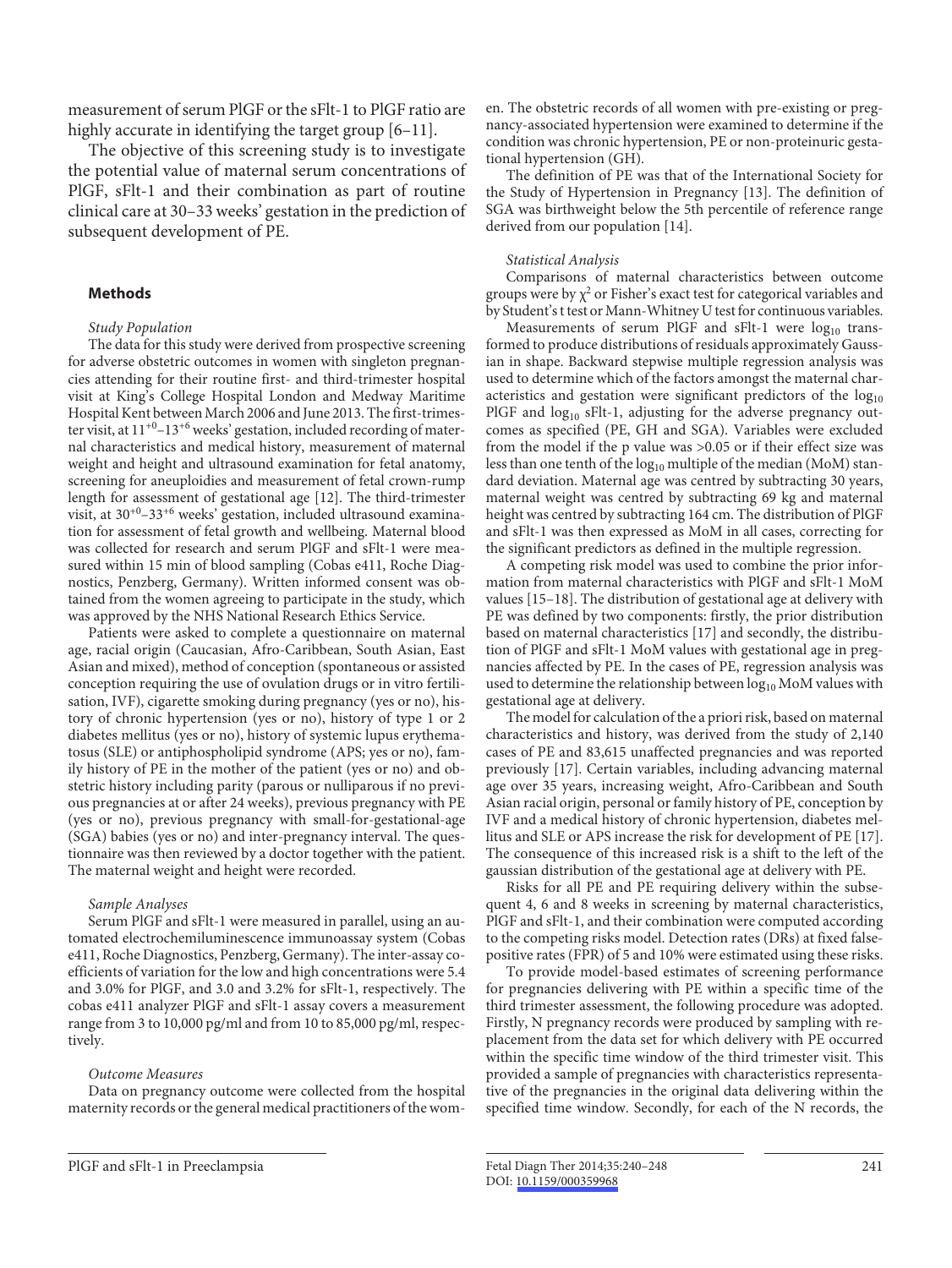| Characteristic                 | Maternal characteristics at 11-13 weeks |                            | PIGF and sFIt-1 at 30-33 weeks |                          |  |
|--------------------------------|-----------------------------------------|----------------------------|--------------------------------|--------------------------|--|
|                                | normal<br>$(n = 83,615)$                | <b>PE</b><br>$(n = 2,140)$ | normal<br>$(n = 3,734)$        | <b>PE</b><br>$(n = 118)$ |  |
| Maternal age, years            | $31.2(26.8-35.0)$                       | $31.2(26.5-35.8)$          | $31.0(26.7 - 34.6)$            | $31.4(27.0-34.1)$        |  |
| Maternal weight, kg            | $65.7(59.0-75.6)$                       | $72.0 (62.0 - 85.3)^*$     | $77.0(69.0-88.0)$              | 84.3 $(74.4 - 98.1)^*$   |  |
| Maternal height, cm            | $164(160-169)$                          | $163(159-167)^*$           | $165(160-169)$                 | $164(159-168)*$          |  |
| Gestation, weeks               | $12.7(12.3-13.1)$                       | $12.7(12.3-13.1)$          | $32.1 (32.0 - 32.6)$           | $32.1 (32.0 - 32.4)$     |  |
| Racial origin                  |                                         |                            |                                |                          |  |
| Caucasian                      | 63,457 (75.9)                           | $1,252(58.5)$ *            | 2,892(77.5)                    | $78(66.1)^*$             |  |
| Afro-Caribbean                 | 11,993(14.3)                            | $684 (32.0)^*$             | 552 (14.8)                     | $32(27.1)^*$             |  |
| South Asian                    | 4,046(4.8)                              | 119(5.6)                   | 138(3.7)                       | 5(4.2)                   |  |
| East Asian                     | 2,125(2.5)                              | $39(1.8)^*$                | 69(1.8)                        | 2(1.7)                   |  |
| Mixed                          | 1,994(2.4)                              | 46(2.1)                    | 83(2.2)                        | 1(0.8)                   |  |
| Parity                         |                                         |                            |                                |                          |  |
| Nulliparous                    | 40,445 (48.4)                           | $1,297(60.6)*$             | 1,687(45.2)                    | $65(55.1)^*$             |  |
| Parous without PE or SGA       | 38,272 (45.8)                           | 488 $(22.8)$ *             | 1,795(48.1)                    | $32(27.1)^*$             |  |
| Parous with PE but without SGA | 1,957(2.3)                              | $229(10.7)^*$              | 107(2.9)                       | $16(13.6)^*$             |  |
| Parous with PE and SGA         | 250(0.3)                                | $61(2.9)$ *                | 15(0.4)                        | 1(0.8)                   |  |
| Parous without PE but with SGA | 2,691(3.2)                              | 65(3.0)                    | 130(3.5)                       | 4(3.4)                   |  |
| Cigarette smoker               | 8,016 (9.6)                             | $157(7.3)^*$               | 380 (10.2)                     | 9(7.6)                   |  |
| Family history of PE           | 3,293(3.9)                              | $165 (7.7)^*$              | 129(3.5)                       | 3(2.5)                   |  |
| Assisted conception            | 2,847(3.4)                              | $117(5.5)^*$               | 139(3.7)                       | 6(5.0)                   |  |
| Chronic hypertension           | 769 (0.9)                               | $231(10.8)^*$              | 46(1.3)                        | $16(13.5)^*$             |  |
| Pre-existing diabetes mellitus | 588 (0.7)                               | $46(2.1)$ *                | 36(1.0)                        | 2(1.7)                   |  |
| SLE/APS                        | 154(0.2)                                | $15(0.7)^*$                | 11(0.3)                        | $\Omega$                 |  |

Data are presented as median (interquartile range) or n (%). Comparisons between outcome groups:  $\chi^2$  test or Fisher's exact test for categorical variables and Mann-Whitney U test or Student t test: \* p < 0.05.

biochemical MoM values were simulated from the fitted multivariate Gaussian distribution for log-transformed MoM values. Thirdly, risks were obtained using the competing risk model from the simulated MoM values and the pregnancy characteristics for the N records. These three steps were applied to the pregnancies within the normal group with no restriction on the time of delivery. Fourthly, for a given FPR, risks from the normal group were used to define a risk cut-off. The proportion of PE risks was then used to obtain an estimate of the associated DR. The results presented are based on samples of  $N = 10,000$  and the sampling error for a DR based on this sample size has a 95% error bound of ±3%.

The analyses were carried out using the R software [19], SPSS 20.0 (IBM SPSS Statistics for Windows, version 20.0; IBM Corp., Armonk, N.Y., USA) and Medcalc (Medcalc Software, Mariakerke, Belgium).

## **Results**

## *Characteristics of the Study Population*

 The model for calculation of a priori risk based on maternal characteristics and history was derived from 2,140 cases of PE and 83,615 pregnancies unaffected by GH or SGA that were screened at 11–13 weeks' gestation [17]. The performance of screening by biochemical testing was derived from the study of pregnancies with measurements of serum PlGF and sFlt-1 (118 cases of PE and 3,734 unaffected pregnancies). The characteristics of the study populations are presented in table 1.

## *Serum PlGF and sFlt-1 in Unaffected Pregnancies*

 Multiple regression analysis demonstrated that for the prediction of the mean  $log_{10}$  PlGF, significant independent contributions were provided by maternal weight, racial origin (Afro-Caribbean and South Asian) and cigarette smoking ( $R^2 = 0.144$ ; table 2) but not gestational age at screening ( $p = 0.055$ ), maternal height  $(p = 0.363)$  and age  $(p = 0.069)$ , obstetric history  $(p = 0.363)$ 0.051), family history of PE ( $p = 0.652$ ), method of conception ( $p = 0.585$ ), chronic hypertension ( $p = 0.323$ ), pre-existing diabetes mellitus ( $p = 0.111$ ) and SLE or APS ( $p = 0.305$ ).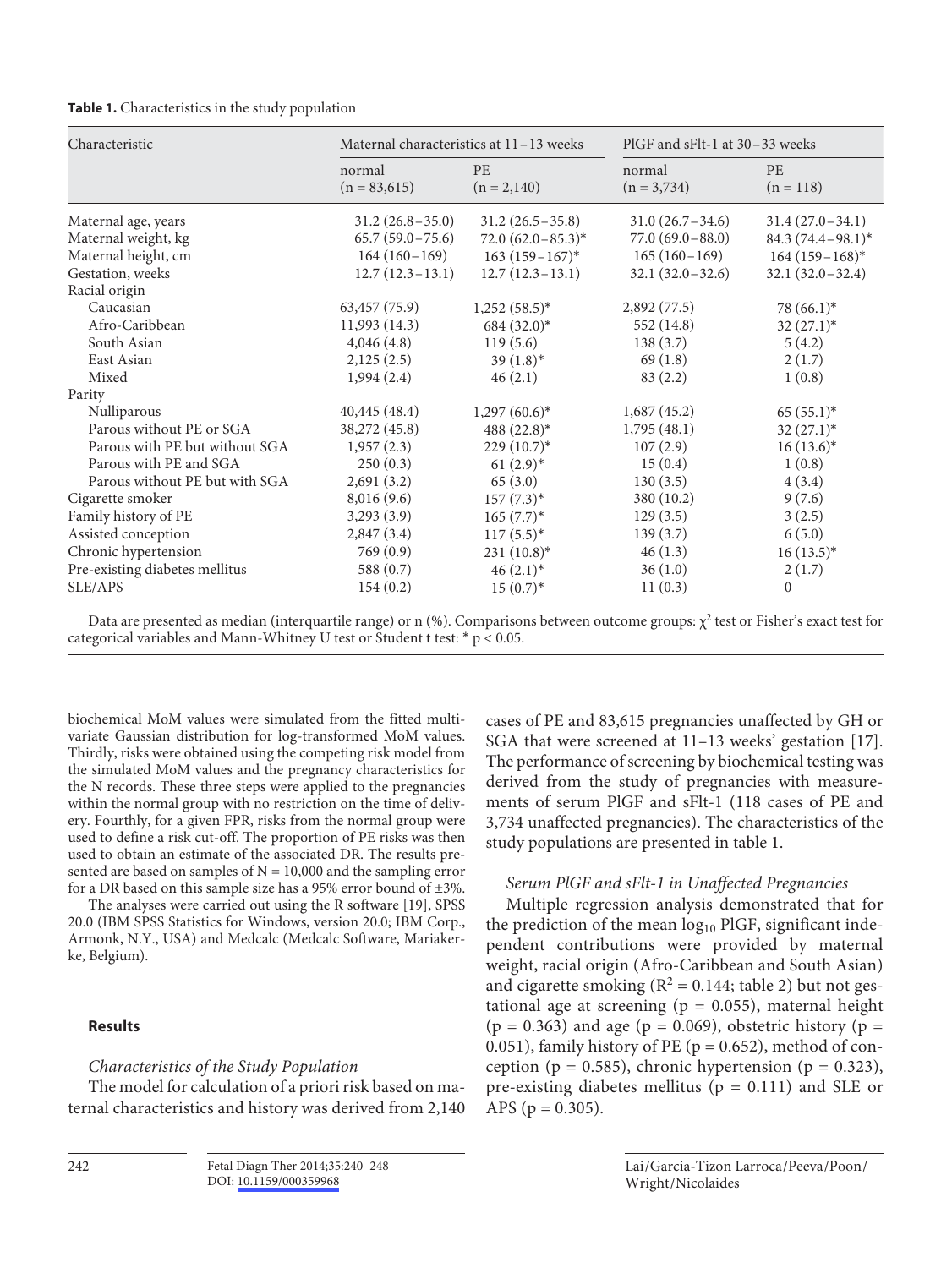| Coefficient               | Estimate     | Standard error | <b>LCL</b>   | <b>UCL</b>   | p value  |  |
|---------------------------|--------------|----------------|--------------|--------------|----------|--|
| PIGF                      |              |                |              |              |          |  |
| Intercept                 | 2.80061      | 0.02234        | 2.75683      | 2.84440      | $\Omega$ |  |
| (Gestation - 210 days)    | $-0.0027448$ | 0.0013035      | $-0.0052997$ | $-0.0001899$ | 0.0353   |  |
| $(Weight - 69 kg)$        | $-0.0027980$ | 0.0003080      | $-0.0034018$ | $-0.0021943$ | < 0.0001 |  |
| Afro-Caribbean            | 0.18181      | 0.01295        | 0.15642      | 0.20719      | < 0.0001 |  |
| South Asian               | 0.06395      | 0.02412        | 0.01668      | 0.11122      | 0.0080   |  |
| Smoking                   | 0.09036      | 0.01486        | 0.06125      | 0.11948      | < 0.0001 |  |
| Parous                    | 0.03446      | 0.00929        | 0.01626      | 0.05267      | 0.0002   |  |
| $sF1t-1$                  |              |                |              |              |          |  |
| Intercept                 | 3.22569      | 0.01495        | 3.19639      | 3.25499      | < 0.0001 |  |
| (Gestation – 210 days)    | 0.0048664    | 0.0008806      | 0.0031404    | 0.0065924    | < 0.0001 |  |
| $(Weight - 69 kg)$        | $-0.0032132$ | 0.0001929      | $-0.0035913$ | $-0.0028351$ | < 0.0001 |  |
| (Maternal age - 30 years) | 0.0017356    | 0.0005261      | 0.0007044    | 0.0027667    | 0.00098  |  |
| Afro-Caribbean            | 0.10347      | 0.00805        | 0.08768      | 0.11925      | < 0.0001 |  |
| Parous                    | $-0.07530$   | 0.00601        | $-0.08709$   | $-0.06352$   | < 0.0001 |  |
| In vitro fertilization    | 0.05544      | 0.01819        | 0.01980      | 0.09109      | 0.00231  |  |

**Table 2.** Fitted regression model for  $log_{10}$  PlGF and sFlt-1 at 30-33 weeks

LCL = Lower confidence limit; UCL = upper confidence limit.

**Table 3.** Fitted regression model for marker  $log_{10}$  MoM values at 30-33 weeks of gestation at time of delivery for pregnancies with PE

| Marker    | Estimate    | <b>SE</b> | <b>LCL</b>  | <b>UCL</b>  | p value  |  |
|-----------|-------------|-----------|-------------|-------------|----------|--|
| PIGF      |             |           |             |             |          |  |
| Intercept | $-4.11583$  | 0.45561   | $-5.00882$  | $-3.22283$  | < 0.0001 |  |
| Slope     | 0.095664    | 0.011845  | 0.072448    | 0.118879    | < 0.0001 |  |
| $sFlt-1$  |             |           |             |             |          |  |
| Intercept | 3.30026     | 0.28492   | 2.74181     | 3.85871     | < 0.0001 |  |
| Slope     | $-0.080906$ | 0.007408  | $-0.095425$ | $-0.066388$ | < 0.0001 |  |

**Table 4.** Standard deviations (SD) and correlations, with 95% confidence limits, for log<sub>10</sub> MoM values for PlGF and sFlt-1

|               | $No$ PE                              | PE.                                  |
|---------------|--------------------------------------|--------------------------------------|
| SD PIGF       | $0.2965(0.2900 \text{ to } 0.3033)$  | $0.2916(0.2587 \text{ to } 0.3342)$  |
| $SD$ $sFlt-1$ | $0.1969$ (0.1926 to 0.2014)          | $0.2166(0.1921$ to $0.2482)$         |
| Correlation   | $-0.1113$ ( $-0.1424$ to $-0.0800$ ) | $-0.3070$ ( $-0.4628$ to $-0.1329$ ) |

 Multiple regression analysis demonstrated that for the prediction of the mean  $log_{10}$  sFlt-1 significant independent contributions were provided by gestational age at screening, maternal weight, Afro-Caribbean racial origin, IVF, prior history of PE and/or SGA, chronic hypertension and pre-existing diabetes mellitus ( $R^2 = 0.143$ ; table 2) but not maternal height ( $p = 0.353$ ), family history of PE ( $p = 0.305$ ), cigarette smoking ( $p = 0.059$ ) and SLE or APS ( $p = 0.297$ ).

 In each patient, we used these formulae to derive the expected  $log_{10}$  PlGF and  $log_{10}$  sFlt-1 at 30-33 weeks, and then expressed the observed values as MoM of the ex-

PlGF and sFlt-1 in Preeclampsia Fetal Diagn Ther 2014;35:240-248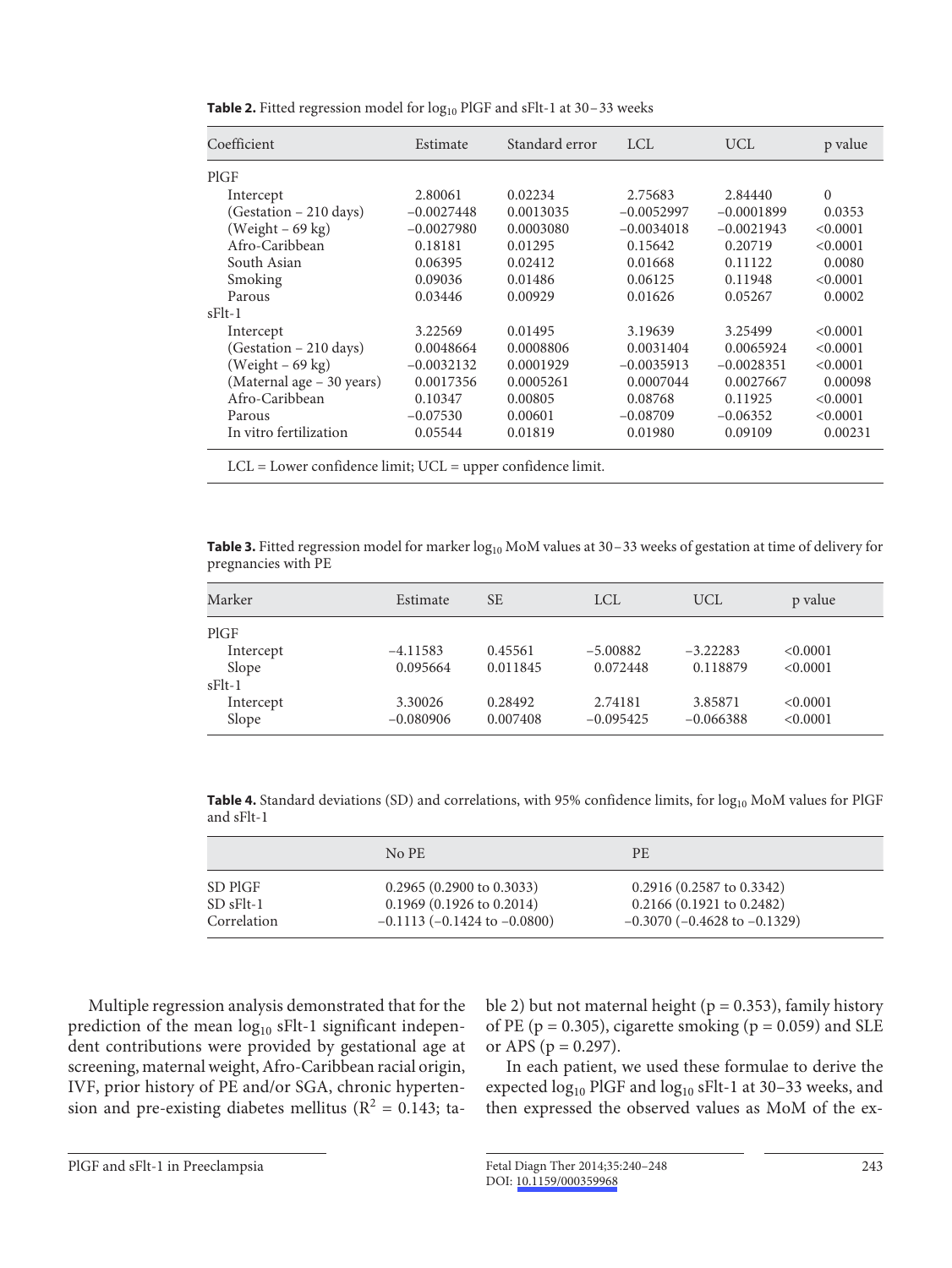

**Fig. 1.** Scatter diagram and regression line with 95% confidence limits (interrupted lines) for the relationship between PlGF ( **a** ) and sFlt-1 (**b**) MoM at 30-33 weeks' gestational age and interval from screening to delivery in pregnancies with PE. The red horizontal line represents the 5th percentile for PlGF and the 95th percentile for sFlt.

**Fig. 2.** Empirical DR with 95% confidence interval of PE requiring delivery within 4, 6 and 8 weeks of screening using maternal characteristics alone and maternal characteristics with biochemical markers, at FPR of 5%. The red circles represent the modelled DRs for the same maternal characteristics.

pected (table 3). Table 4 shows the standard deviations and correlations, with 95% confidence limits, for the respective  $log_{10}$  MoM values for PlGF and sFlt-1.

## *Serum PlGF and sFlt-1 in Pregnancies with PE*

 In the pregnancies with PE, there was a significant direct association between  $log_{10}$  MoM PlGF with gestational age at delivery ( $r = 0.604$ ,  $p < 0.0001$ ; fig. 1) and sampling to delivery interval ( $r = 0.605$ ,  $p < 0.0001$ ; fig. 1). There was a significant inverse association between  $log_{10}$ MoM sFlt-1 with gestational age at delivery ( $r = -0.622$ ,  $p < 0.0001$ ; fig. 2) and sampling to delivery interval ( $r =$  $-0.612$ , p < 0.0001; fig. 2), between  $log_{10}$  sFlt-1-to-PlGF MoM ratio with gestational age at delivery ( $r = -0.692$ ,  $p < 0.0001$ ) and sampling to delivery interval ( $r = -0.687$ ,  $p < 0.0001$ ) and between  $log_{10}$  MoM sFlt-1 and  $log_{10}$  MoM PlGF ( $r = -0.564$ ,  $p < 0.0001$ ).

## *Performance of Screening for PE*

 The DR of all PE and PE requiring delivery within 4, 6 and 8 weeks of the visit, at fixed FPR of 5 and 10%, in screening by maternal characteristics, PlGF and sFlt-1 and their combination are given in table 5. The modelled and empirical performance was in good agreement with each other (fig. 2).

 To provide estimates of performance in a large reference population, model-based results were obtained for the full sample of 83,615 normals and 2,140 cases of PE. Table 6 shows the performance of screening for PE re-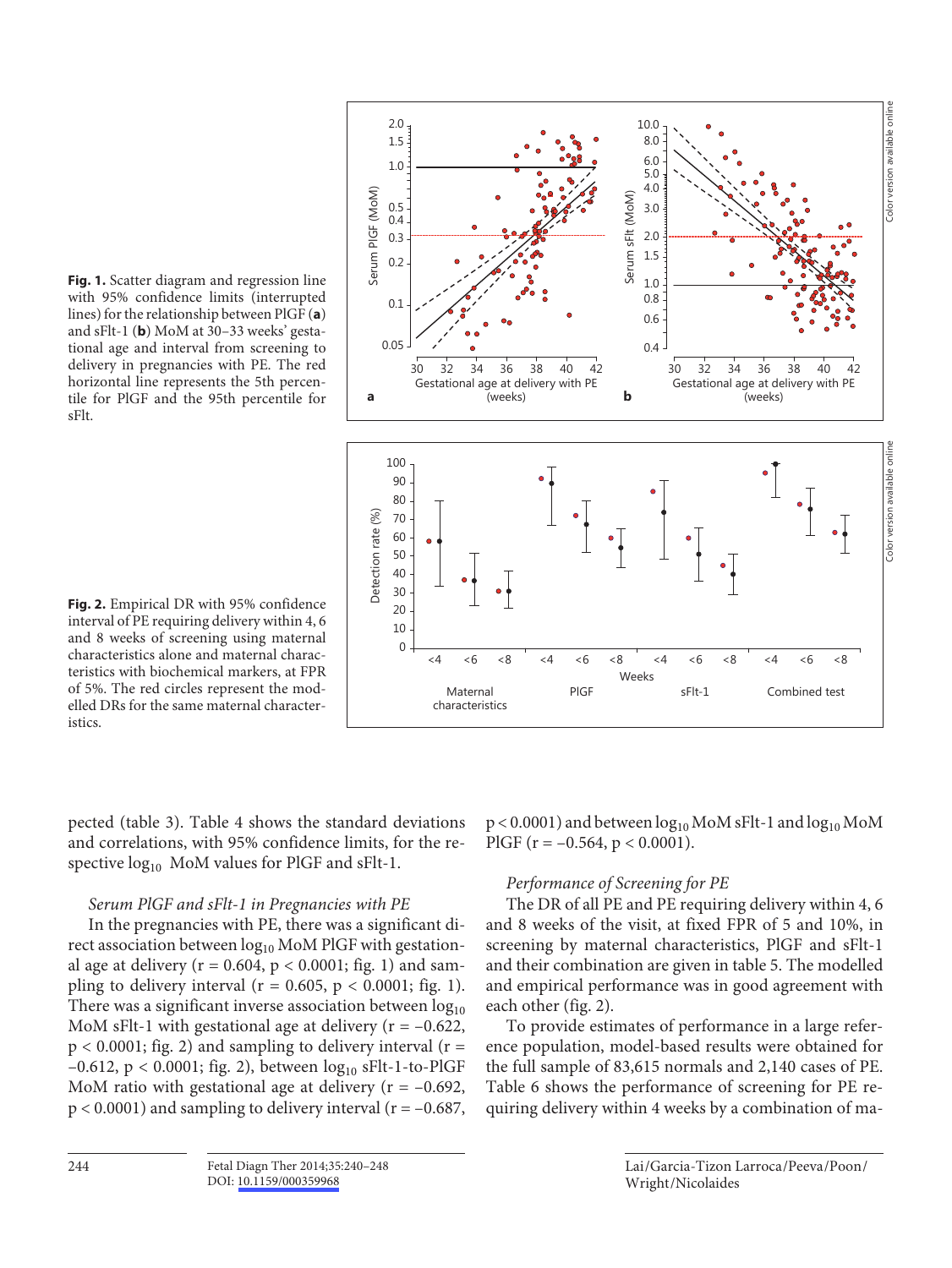| <b>PE</b>                 | Maternal characteristics | Serum PIGF            | Serum sFlt-1          | Combined testing      |
|---------------------------|--------------------------|-----------------------|-----------------------|-----------------------|
| All PE $(n = 118)$        |                          |                       |                       |                       |
| <b>FPR 5%</b>             | 29 (24.6; 17.1, 33.4)    | 54 (45.8; 36.6, 55.2) | 38 (32.2; 23.9, 41.4) | 63 (53.4; 44, 62.6)   |
| <b>FPR 10%</b>            | 42 (35.6; 27, 44.9)      | 74 (62.7; 53.3, 71.4) | 49 (41.5; 32.5, 51)   | 75 (63.6; 54.2, 72.2) |
| $PE < 4$ weeks $(n = 19)$ |                          |                       |                       |                       |
| <b>FPR 5%</b>             | 11 (57.9; 33.5, 79.7)    | 17(89.5; 66.9, 98.7)  | 14 (73.7; 48.8, 90.9) | 19 (100; 82.4, 100)   |
| FPR 10%                   | 12(63.2; 38.4, 83.7)     | 19 (100; 82.4, 100)   | 18 (94.7; 74, 99.9)   | 19 (100; 82.4, 100)   |
| PE <6 weeks $(n = 49)$    |                          |                       |                       |                       |
| <b>FPR 5%</b>             | 18 (36.7; 23.4, 51.7)    | 33 (67.3; 52.5, 80.1) | 25(51; 36.3, 65.6)    | 37(75.5; 61.1, 86.7)  |
| <b>FPR 10%</b>            | 22 (44.9; 30.7, 59.8)    | 41 (83.7; 70.3, 92.7) | 35 (71.4; 56.7, 83.4) | 43 (87.8; 75.2, 95.4) |
| $PE < 8$ weeks $(n = 90)$ |                          |                       |                       |                       |
| <b>FPR 5%</b>             | 28 (31.1; 21.8, 41.7)    | 49 (54.4; 43.6, 65)   | 36 (40; 29.8, 50.9)   | 56 (62.2; 51.4, 72.2) |
| <b>FPR 10%</b>            | 36 (40; 29.8, 50.9)      | 67(74.4; 64.2, 83.1)  | 50 (55.6; 44.7, 66)   | 68 (75.6; 65.4, 84)   |
|                           |                          |                       |                       |                       |

**Table 5.** Performance of screening for all PE and PE requiring delivery within 4, 6 and 8 weeks of screening using maternal characteristics alone and maternal characteristics with biochemical markers

 Number detected (estimated detection rate, %; 95% confidence interval) at FPR of 5 and 10%. These results are based on the complete data subset of 118 cases of PE and 3,734 unaffected pregnancies.

> **Table 6.** Modelled detection rates of PE requiring delivery within 4 weeks of screening and FPR, at risk cut-offs of 1:50 and 1:100 in screening by maternal factors, serum PlGF and sFlt-1 according to Caucasian and Afro-Caribbean racial origin and obstetric history

| Study population                 | Risk cut-off $1:50, %$ |      |            |            | Risk cut-off $1:100, %$ |            |  |
|----------------------------------|------------------------|------|------------|------------|-------------------------|------------|--|
|                                  | <b>FPR</b>             | DR   | <b>PPV</b> | <b>FPR</b> | DR                      | <b>PPV</b> |  |
| Total                            | 2.0                    | 89.2 | 19.4       | 3.7        | 92.8                    | 11.9       |  |
| Caucasian all                    | 1.6                    | 87.3 | 17.7       | 3.0        | 91.1                    | 10.6       |  |
| Caucasian nulliparous            | 2.1                    | 85.7 | 16.3       | 4.0        | 90.0                    | 9.8        |  |
| Caucasian parous without PE      | 0.7                    | 86.5 | 17.8       | 1.5        | 90.2                    | 9.8        |  |
| Caucasian parous with PE         | 7.0                    | 92.5 | 18.3       | 11.9       | 95.7                    | 12.0       |  |
| Afro-Caribbean all               | 3.5                    | 91.4 | 23.1       | 6.2        | 94.7                    | 15.1       |  |
| Afro-Caribbean nulliparous       | 4.4                    | 92.7 | 24.2       | 7.6        | 95.4                    | 16.1       |  |
| Afro-Caribbean parous without PE | 2.3                    | 88.2 | 21.3       | 4.3        | 92.6                    | 13.1       |  |
| Afro-Caribbean parous with PE    | 13.0                   | 94.8 | 21.5       | 19.9       | 96.9                    | 15.5       |  |

 These results relate to a population with the characteristics of the full sample of 2,140 cases of PE and 83,615 unaffected pregnancies. PPV = Positive predictive value.

ternal factors, serum PlGF and sFlt-1 at risk cut-offs of 1:50 and 1:100 in the total population and in subgroups of women according to racial origin (Caucasian and Afro-Caribbean) and obstetric history (nulliparous, parous with and without previous PE). At a risk cut-off of 1:50, the overall DR was 89.2% and FPR 2.0 with positive predictive value of 19.4, and the respective values at risk cutoff of 1:100 were 92.8, 3.7 and 11.9%. In women of Afro-Caribbean racial origin, compared to Caucasians, and in nulliparous, compared to parous women, both the FPR and DR for PE were higher.

## **Discussion**

## *Principal Findings of This Study*

 This screening study for PE at 30–33 weeks' gestation examined prospectively a large population of pregnant women attending for routine care in a well-defined gestational age range which is widely used for the assessment of fetal growth and wellbeing. A survival time model was then developed that combines maternal characteristics and history, serum PlGF and sFlt-1 to estimate the risk of developing PE requiring delivery within selected intervals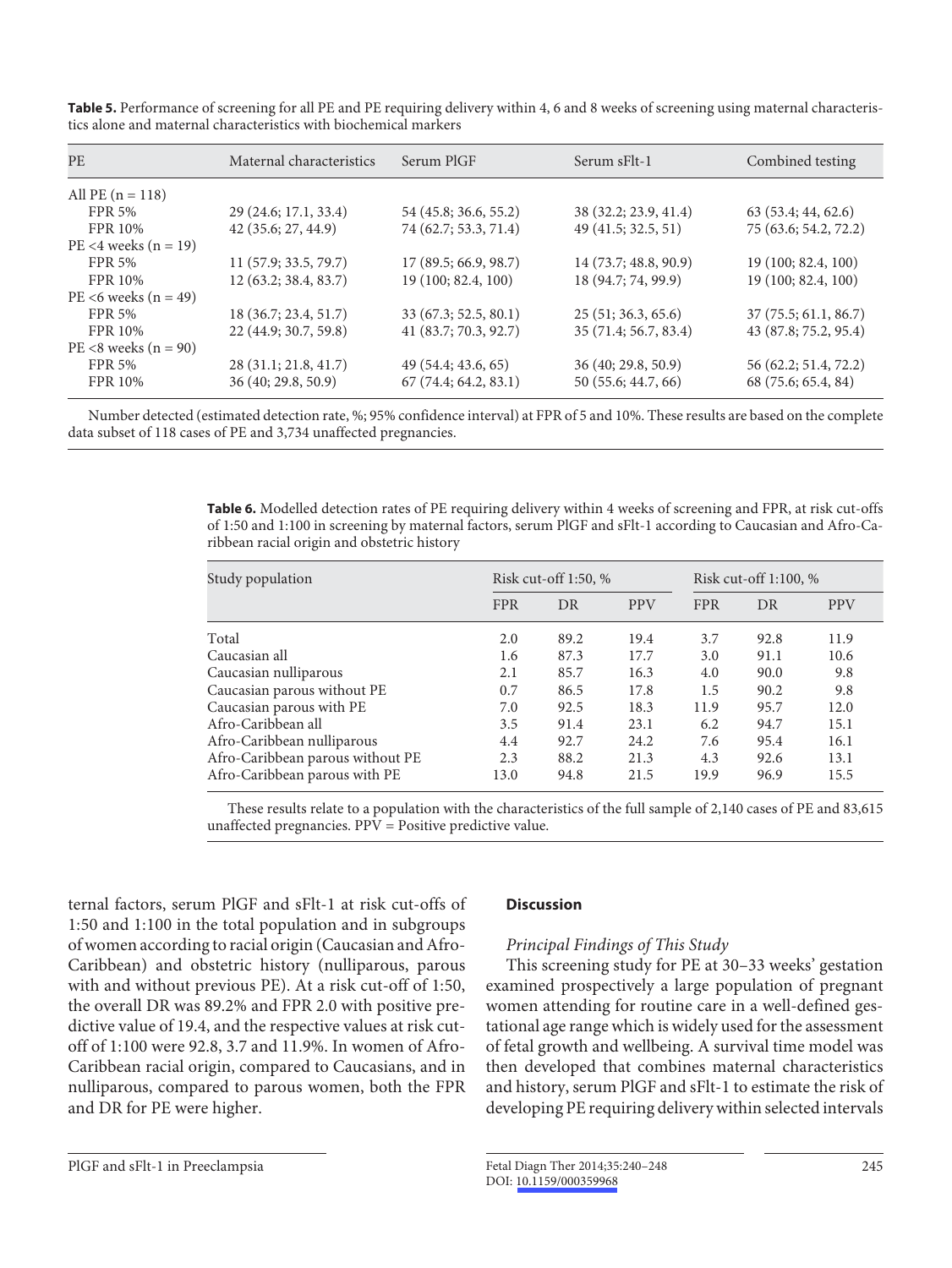from the time of screening. This approach assumes that if the pregnancy was to continue indefinitely, all women would develop PE and whether they do so or not before a specified gestational age depends on a competition between delivery before or after development of PE [15–17] . The effects of variables from maternal characteristics and history and biomarkers are to modify the mean of the distribution of gestational age at delivery with PE, so that in pregnancies at low risk for PE the gestational age distribution is shifted to the right with the implication that in most pregnancies delivery will actually occur before the development of PE. In high-risk pregnancies, the distribution is shifted to the left and the smaller the mean gestational age the higher the risk for PE.

 In normal singleton pregnancies at 30–33 weeks' gestation, serum PlGF decreases with gestational age and maternal weight and is higher in women of Afro-Caribbean and South Asian racial origin than in Caucasians, in parous than nulliparous women and in smokers than in non-smokers. Serum sFlt-1 increases with gestational age and maternal age, decreases with maternal weight, it is increased in women of Afro-Caribbean racial origin and in pregnancies conceived by IVF, and lower in parous than nulliparous women. Consequently, adjustments should be made for these maternal characteristics before valid comparisons can be carried out between normal and pathological pregnancies. Previous studies examining the value of serum PlGF or the sFlt-1 to PlGF ratio in the prediction of adverse outcome have not made adjustments for maternal characteristics [6-11].

 In pregnancies complicated by PE, compared to normal pregnancies, serum PlGF is decreased and sFlt-1 is increased. The decrease in serum PlGF is likely to be the consequence of impaired trophoblastic invasion of the spiral arteries and their conversion from high impedance narrow vessels to wide non-muscular channels, which is thought to be the underlying cause of PE [20, 21]. The hypoxic environment which results decreases PlGF expression in trophoblastic cells, which is reflected in the reduced circulating levels [22] . In contrast, hypoxia stimulates the upregulation of sFlt, which acts as an antagonist to PlGF, thereby exacerbating the angiogenic/anti-angiogenic imbalance [23, 24] .

 In pregnancies developing PE, the deviation in MoM values of serum PlGF and sFlt-1 from normal are inversely related to the severity of the disease reflected in the gestational age at which delivery becomes necessary for maternal and or fetal indications. The findings of the study demonstrate that screening for PE at 30–33 weeks' gestation by a combination of maternal characteristics and serum PlGF and sFlt-1 can identify all cases developing PE and requiring delivery within the subsequent 4 weeks, at FPR of 5%.

 The FPR and DR of PE are influenced by the characteristics of the study population, and for a given risk cutoff they are both higher in women of Afro-Caribbean rather than Caucasian racial origin, and in nulliparous than in parous women with no previous PE. Consequently, comparison of the performance of screening using these algorithms between studies requires the appropriate adjustments for the characteristics of the population under investigation.

## *Comparison with Findings of Previous Studies*

 Previous studies investigating the performance of screening for PE have used specific cut-offs in serum PlGF and sFlt-1 concentrations or their ratio [6–11]. Such cut-offs have the advantage of simplicity in clinical practice. However, such approach does not take into account the a priori risk of the individual patient in the study population and ignores the effects of maternal characteristics on the measured serum concentrations and their interrelations in both normal and pathological pregnancies. Nevertheless, our findings of low serum PlGF and high sFlt-1 in pregnancies complicated by PE are consistent with those of previous studies investigating high-risk pregnancies which reported that measurement of serum PlGF or the sFlt-1 to PlGF ratio are highly accurate in identifying the subgroup that will develop severe PE requiring delivery within the subsequent few weeks [6–11] . Our results are also consistent with those of a previous screening study which examined 1,269 singleton pregnancies at 30–34 weeks' gestation and reported that the ratio could identify 58% of their 40 cases of PE, at FPR of 15% [25] .

 In a previous screening study at 30–33 weeks' gestation, we used a survival time model for the time of delivery for PE by combination of maternal characteristics and history with mean arterial pressure and uterine artery pulsatility index [17]. This approach detected 90, 65, and 53% of PE with delivery within 4, 6 and 8 weeks of the visit, at fixed FPR of 5%.

## *Implications for Clinical Practice and Future Research*

 Extensive research in the last decade has led to the proposal of a two-stage strategy for identification of pregnancies at high-risk of developing PE, the first stage at 11–13 weeks' gestation and the second at 30–33 weeks [26]. The objective of first-trimester screening is the identification of pregnancies at high risk of preterm PE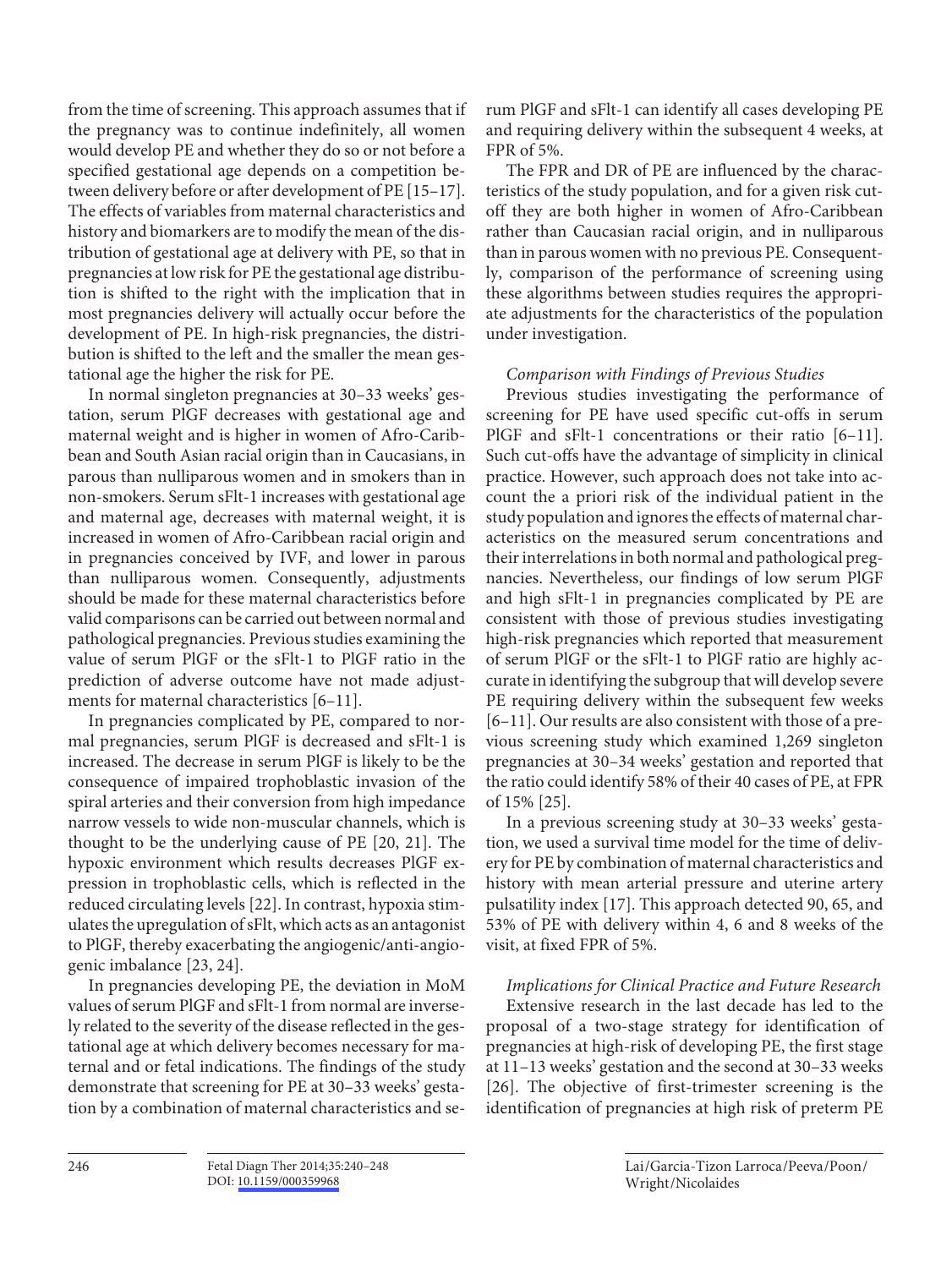and through pharmacological intervention in this highrisk group the reduction in the prevalence of the disease  $[16, 27-29]$ .

 The objective of screening for PE at 30–33 weeks is to effectively predict PE developing within the subsequent few weeks, because close monitoring of such pregnancies for earlier diagnosis of the clinical signs of the disease could potentially improve perinatal outcome through such interventions as the administration of antihypertensive medication and early delivery [30] . The potential value of novel treatments, including the administration of statins and VEGF or extracorporeal removal of sFlt-1, is

currently under investigation [31–33] . Future studies will examine whether the performance of screening for late PE can be improved by combining biophysical and biochemical tests at 30–33 weeks or by repeat testing at around 37 weeks' gestation.

#### **Acknowledgement**

 This study was supported by a grant from the Fetal Medicine Foundation (Charity No. 1037116). The machine and reagents for the assays were provided by Roche Diagnostics Limited.

#### **References**

- 1 World Health Organization: Make Every Mother and Child Count. World Health Report, 2005. Geneva, World Health Organization, 2005.
- 2 Confidential Enquiry into Maternal and Child Health (CEMACH) Perinatal Mortality 2006: England, Wales and Northern Ireland. London, CEMACH, 2008.
- ▶ 3 Duley L: The global impact of pre-eclampsia ▶ 10 and eclampsia. Semin Perinatol 2009;33:130– 137.
- 4 Bdolah Y, Sukhatme VP, Karumanchi SA: Angiogenic imbalance in the pathophysiology of preeclampsia: newer insights. Semin Nephrol 2004;24:548–556.
- 5 Kleinrouweler C, Wiegerinck M, Ris-Stalpers 11 C, Bossuyt P, van der Post J, von Dadelszen P, Mol B, Pajkrt E, for the EBM CONNECT Collaboration: Accuracy of circulating placental growth factor, vascular endothelial growth factor, soluble fms-like tyrosine kinase 1 and soluble endoglin in the prediction of pre-eclampsia: a systematic review and meta-analysis. BJOG 2012;119:778–787.
- 6 Verlohren S, Herraiz I, Lapaire O, Schlembach D, Moertl M, Zeisler H, Calda P, Holzgreve W, Galindo A, Engels T, Denk B, Stepan H: The sFlt-1/PlGF ratio in different types of hypertensive pregnancy disorders and its prognostic potential in preeclamptic patients. Am J Obstet Gynecol 2012;206:58. e1–e8.
- 7 Rana S, Powe CE, Salahuddin S, Verlohren S, Perschel FH, Levine RJ, Lim KH, Wenger JB, Thadhani R, Karumanchi SA: Angiogenic factors and the risk of adverse outcomes in women with suspected preeclampsia. Circulation 2012;125:911–919.
- ▶ 8 Chaiworapongsa T, Romero R, Savasan ZA, ▶ 15 Kusanovic JP, Ogge G, Soto E, Dong Z, Tarca A, Gaurav B, Hassan SS: Maternal plasma concentrations of angiogenic/anti-angiogenic factors are of prognostic value in patients  $\geq 16$ presenting to the obstetrical triage area with

the suspicion of preeclampsia. J Matern Fetal Neonatal Med 2011;24:1187–207.

- 9 Sibiude J, Guibourdenche J, Dionne MD, Le Ray C, Anselem O, Serreau R, Goffinet F, Tsatsaris V: Placental growth factor for the prediction of adverse outcomes in patients with suspected preeclampsia or intrauterine growth restriction. PLoS One 2012;7:e50208.
- 10 Chappell LC, Duckworth S, Seed PT, Griffin M, Myers J, Mackillop L, Simpson N, Waugh  $\geq 18$ J, Anumba D, Kenny LC, Redman CW, Shennan AH: Diagnostic accuracy of placental growth factor in women with suspected preeclampsia: a prospective multicenter study. Circulation 2013;128:2121–2131.
- 11 Ohkuchi A, Hirashima C, Takahashi K, Suzuki H, Matsubara S, Suzuki M: Onset threshold of the plasma levels of soluble fms-like tyrosine kinase 1/placental growth factor ratio for predicting the imminent onset of preeclampsia within 4 weeks after blood sampling at 19–31 weeks of gestation. Hypertens 21 Res DOI: 10.1038/hr.2013.95.
- 12 Robinson HP, Fleming JE: A critical evaluation of sonar crown rump length measurements. Br J Obstet Gynaecol 1975;82:702–710.
- 13 Brown MA, Lindheimer MD, de Swiet M, Van 22 Assche A, Moutquin JM: The classification and diagnosis of the hypertensive disorders of pregnancy: statement from the International Society for the Study of Hypertension in Pregnancy (ISSHP). Hypertens Pregnancy 2001; 20:IX–XIV.
- 14 Poon LCY, Volpe N, Muto B, Syngelaki A, Nicolaides KH: Birthweight with gestation and maternal characteristics in live births and stillbirths. Fetal Diagn Ther DOI: 24 10.1159/000338655.
- 15 Wright D, Akolekar R, Syngelaki A, Poon LC, Nicolaides KH: A competing risks model in early screening for preeclampsia. Fetal Diagn Ther 2012;32:171–178.
- 16 Akolekar R, Syngelaki A, Poon L, Wright D, Nicolaides KH: Competing risks model in

early screening for preeclampsia by biophysical and biochemical markers. Fetal Diagn Ther 2013;33:8–15.

- 17 Tayyar A, Garcia-Tizon Larroca S, Poon LC, Wright D, Nicolaides KH: Competing risks model in screening for preeclampsia by mean arterial pressure and uterine artery pulsatility index at 30–33 weeks' gestation. Fetal Diagn Ther 2013;33:8–15.
- Kalbfleisch JD, Prentice RL: The Statistical Analysis of Failure Time Data, ed 2. New York, Wiley, 2002.
- 19 R Core Team: R: a language and environment for statistical computing. Vienna, R Foundation for Statistical Computing, 2013. http:// www.R-project.org/.
- Khong TY, De Wolf F, Robertson WB, Brosens I: Inadequate maternal vascular response to placentation in pregnancies complicated by pre-eclampsia and by small-for-gestational age infants. BJOG 1986;93:1049–1059.
- Pijnenborg R, Anthony J, Davey DA, Rees A, Tiltman A, Vercruysse L, van Assche A: Placental bed spiral arteries in the hypertensive disorders of pregnancy. BJOG 1991;98:648– 655.
- Torry DS, Mukherjea D, Arroyo J, Torry RJ: Expression and function of placenta growth factor: implications for abnormal placentation. J Soc Gynecol Investig 2003;10:178–188.
- 23 Munaut C, Lorquet S, Pequeux C, Blacher S, Berndt S, Frankenne F, Foidart JM: Hypoxia is responsible for soluble vascular endothelial growth factor receptor-1 (VEGFR-1) but not for soluble endoglin induction in villous trophoblast. Hum Reprod 2008;23:1407–1415.
	- Maynard SE, Min JY, Merchan J, Lim KH, Li J, Mondal S, Libermann TA, Morgan JP, Sellke FW, Stillman IE, Epstein FH, Sukhatme VP, Karumanchi SA: Excess placental soluble fms-like tyrosine kinase 1 (sFlt1) may contribute to endothelial dysfunction, hypertension, and proteinuria in preeclampsia. J Clin Invest 2003;111:649–658.